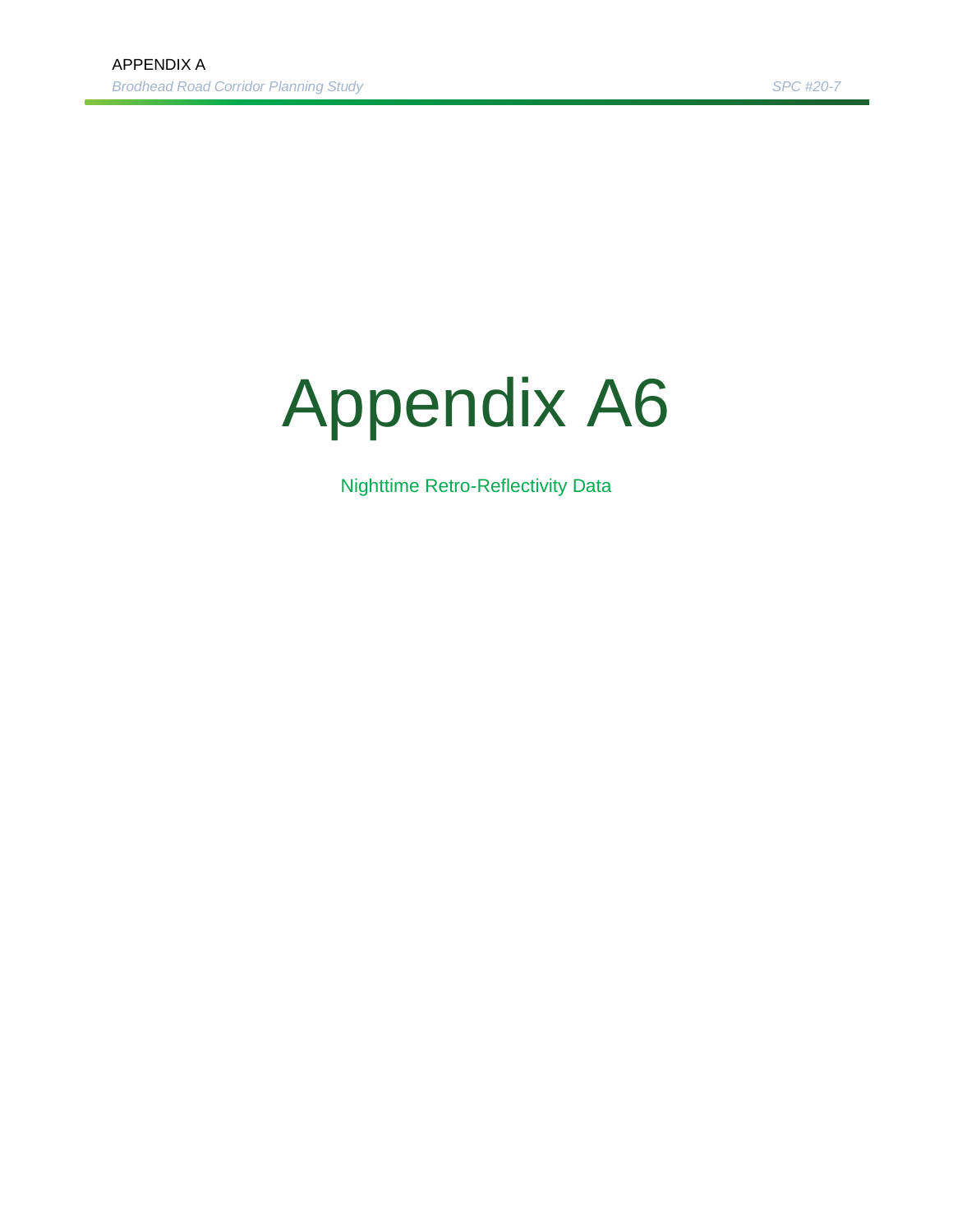| Segment        | <b>Limits</b><br>(Study Intersection #)            | Lighting       | <b>Markings</b> | <b>Delineation</b> | <b>Signs</b> | <b>Noted Deficiency</b>                                                   | Legend                |
|----------------|----------------------------------------------------|----------------|-----------------|--------------------|--------------|---------------------------------------------------------------------------|-----------------------|
| $\mathbf{1}$   | (1) Old Brodhead to<br>(2) Wagner                  | $\mathbf{1}$   | $\mathbf{3}$    | 3                  | 3            | No lighting between intersections                                         | $0 - N/A$             |
| $\mathbf{2}$   | (2) Wagner to<br>(3) Short/Milne                   | $\mathbf{1}$   | 3               | 3                  | 3            | No lighting between intersections                                         | 1 - Missing           |
| 3              | (3) Short/Milne to<br>(4) Center Commons           | $\overline{1}$ | $\mathbf{3}$    | 3                  | 3            | No lighting between intersections                                         | 2 - Needs Improvement |
| 4              | (4) Center Commons to<br>(5) Mall/Golfview         | $\overline{1}$ | $\mathbf{3}$    | 3                  | 3            | No lighting between intersections                                         | 3 - Adequate          |
| 5              | (5) Mall/Golfview to<br>(6) Frankfort/Old Brodhead | 1              | $\mathbf{3}$    | 3                  | 3            | No lighting between intersections                                         |                       |
| 6              | (7) N Branch to<br>(8) Baker Ext                   | $\overline{2}$ | $\overline{2}$  | $\Omega$           | 3            | Lighting is dim<br>Edge Line and SLOW markings are faded                  |                       |
| $\overline{7}$ | (8) Baker Ext to<br>(9) Community College          | $\overline{2}$ | 3               | $\Omega$           | 3            | Lighting is dim & intermittent                                            |                       |
| 8              | (9) Community College to<br>(10) Sherwood          | $\overline{2}$ | $\overline{2}$  | $\overline{0}$     | 3            | Lighting is out<br>Gore area near CCBC is faded                           |                       |
| 9              | (10) Sherwood to<br>(11) Center Grange             | $\overline{2}$ | $\overline{2}$  | $\overline{0}$     | 3            | Lighting is dim & intermittent<br>Edge Line is faded                      |                       |
| 10             | (11) Center Grange to<br>$(12)$ Main St            | 3              | 3               | $\overline{0}$     | 3            |                                                                           |                       |
| 11             | (12) Main St to<br>(13) Shaffer                    | $\overline{2}$ | 3               | $\overline{0}$     | 3            | Lighting is dim & intermittent                                            |                       |
| 12             | (13) Shaffer to<br>(14) Pleasant                   | $\overline{2}$ | 3               | $\overline{0}$     | 3            | Lighting is dim                                                           |                       |
| 13             | (14) Pleasant to<br>(--) Ridgeview                 | $\overline{2}$ | $\overline{2}$  | $\overline{0}$     | 3            | Lighting is dim & intermittent<br>Edge Line and Turn Lane Lines are faded |                       |
| 14             | (--) Ridgeview to<br>(--) Center Lanes Bowling     | $\overline{2}$ | $\overline{2}$  | $\overline{0}$     | 3            | Lighting is dim<br>Double Yellow and Edge Line are faded                  |                       |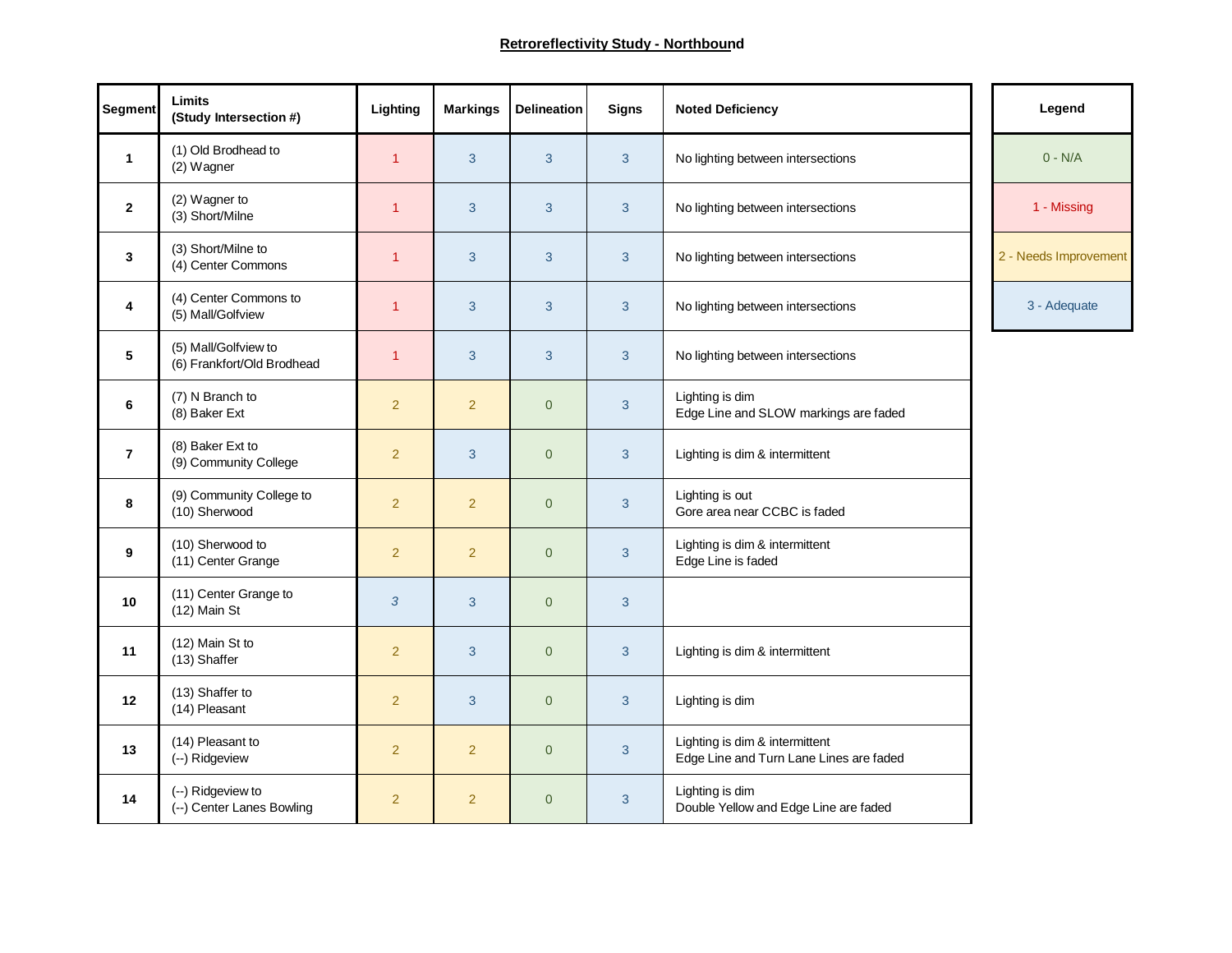| Segment | <b>Limits</b><br>(Study Intersection #)         | Lighting       | <b>Markings</b> | <b>Delineation</b> | <b>Signs</b>   | <b>Noted Deficiency</b>                                                                         | Legend                |
|---------|-------------------------------------------------|----------------|-----------------|--------------------|----------------|-------------------------------------------------------------------------------------------------|-----------------------|
| 15      | (--) Center Lanes Bowling to<br>(--) Briarcliff | $\overline{2}$ | $\overline{2}$  | $\overline{2}$     | 3              | Lighting is dim<br>Edge Line is faded<br>Guiderail does not have delineation                    | $0 - N/A$             |
| 16      | (--) Briarcliff to<br>$(-)$ Smith               | $\overline{2}$ | 3               | $\overline{0}$     | 3              | Lighting is dim & intermittent                                                                  | 1 - Missing           |
| 17      | (--) Smith to<br>(15) Chapel                    | $\overline{2}$ | 3               | $\overline{0}$     | 3              | Lighting is intermittent                                                                        | 2 - Needs Improvement |
| 18      | (15) Chapel to<br>(16) Mill/Kennedy             | 3              | $\overline{2}$  | $\overline{0}$     | 3              | Edge Line is faded                                                                              | 3 - Adequate          |
| 19      | (17) Sheffield to<br>$(18)$ Kane                | 3              | $\overline{2}$  | $\overline{0}$     | 3              | Crosswalks and Stop Bars at Sheffield are faded<br>Double Yellow and Edge Line are faded        |                       |
| 20      | (19) 20th to<br>(--) Sawyer                     | $\overline{2}$ | 3               | $\overline{2}$     | $\overline{2}$ | Lighting is dim & intermittent<br>Guiderail does not have delineation<br>Chevron signs are dull |                       |
| 21      | (--) Sawyer to<br>(--) Crestmont                | 3              | $\mathbf{3}$    | $\overline{0}$     | 3              |                                                                                                 |                       |
| 22      | (--) Crestmont to<br>$(20)$ Laird               | $\overline{2}$ | $\overline{2}$  | $\overline{0}$     | 3              | Lighting is intermittent<br>Double Yellow is faded                                              |                       |
| 23      | (21) Longvue to<br>(--) Fatima (S Church Dwy)   | 3              | 3               | $\overline{0}$     | 3              |                                                                                                 |                       |
| 24      | (--) Fatima (S Church Dwy) to<br>(--) Miller    | $\overline{2}$ | 3               | $\overline{0}$     | 3              | Lighting is intermittent                                                                        |                       |
| 25      | (--) Miller to<br>(22) Gringo/Heights/Laurel    | 3              | 3               | $\overline{0}$     | 3              |                                                                                                 |                       |
| 26      | (22) Gringo/Heights/Laurel to<br>$(-)$ Yale     | $\overline{2}$ | $\overline{2}$  | $\overline{0}$     | 3              | Lighting is dim & intermittent<br>Edge Line and Double Yellow are faded                         |                       |
| 27      | (--) Yale to<br>(--) Bocktown                   | $\overline{2}$ | $\overline{2}$  | $\mathbf 0$        | 3              | Lighting is dim & intermittent<br>Edge Line, Double Yellow, and SLOW are faded                  |                       |
| 28      | (--) Bocktown to<br>(--) County Line            | $\overline{2}$ | $\overline{2}$  | $\overline{0}$     | 3              | Lighting is dim & intermittent<br>Edge Line and Double Yellow are faded                         |                       |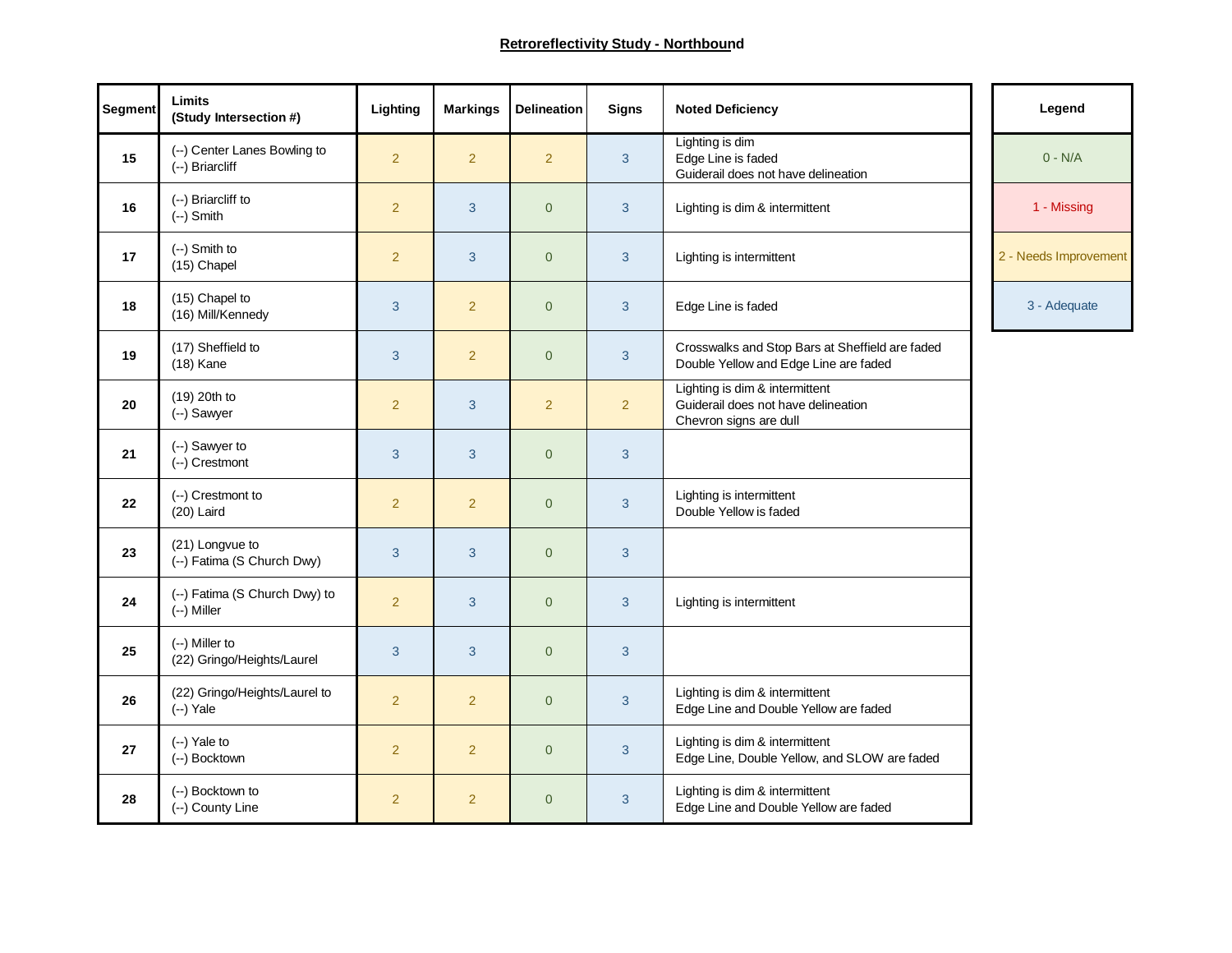| <b>Segment</b>          | Limits<br>(Study Intersection #)                   | Lighting       | <b>Markings</b> | <b>Delineation</b> | <b>Signs</b>   | <b>Noted Deficiency</b>                                                                   | Legend                |
|-------------------------|----------------------------------------------------|----------------|-----------------|--------------------|----------------|-------------------------------------------------------------------------------------------|-----------------------|
| $\mathbf{1}$            | (1) Old Brodhead to<br>(2) Wagner                  | $\overline{1}$ | 3               | 3                  | 3              | No lighting between intersections                                                         | $0 - N/A$             |
| $\mathbf{2}$            | (2) Wagner to<br>(3) Short/Milne                   | $\overline{1}$ | 3               | 3                  | 3              | No lighting between intersections                                                         | 1 - Missing           |
| 3                       | (3) Short/Milne to<br>(4) Center Commons           | $\overline{1}$ | 3               | 3                  | 3              | No lighting between intersections                                                         | 2 - Needs Improvement |
| $\overline{\mathbf{4}}$ | (4) Center Commons to<br>(5) Mall/Golfview         | $\overline{1}$ | 3               | 3                  | 3              | No lighting between intersections                                                         | 3 - Adequate          |
| 5                       | (5) Mall/Golfview to<br>(6) Frankfort/Old Brodhead | $\overline{1}$ | 3               | 3                  | 3              | No lighting between intersections                                                         |                       |
| 6                       | (7) N Branch to<br>(8) Baker Ext                   | $\overline{2}$ | 3               | $\overline{0}$     | $\overline{2}$ | Lighting is dim<br>Speed Limit Sign is dull                                               |                       |
| $\overline{7}$          | (8) Baker Ext to<br>(9) Community College          | $\overline{2}$ | 3               | $\mathbf 0$        | 3              | Lighting is out/flickering, dim & intermittent                                            |                       |
| 8                       | (9) Community College to<br>(10) Sherwood          | $\overline{2}$ | 3               | $\mathbf{3}$       | 3              | Lighting is out                                                                           |                       |
| 9                       | (10) Sherwood to<br>(11) Center Grange             | $\overline{2}$ | 3               | $\overline{0}$     | 3              | Lighting is dim & intermittent                                                            |                       |
| 10                      | (11) Center Grange to<br>$(12)$ Main St            | 3              | 3               | $\mathbf{0}$       | 3              |                                                                                           |                       |
| 11                      | (12) Main St to<br>(13) Shaffer                    | $\overline{2}$ | 3               | $\overline{0}$     | 3              | Lighting is dim & intermittent                                                            |                       |
| 12                      | (13) Shaffer to<br>(14) Pleasant                   | $\overline{2}$ | 3               | $\overline{0}$     | 3              | Lighting is dim                                                                           |                       |
| 13                      | (14) Pleasant to<br>(--) Ridgeview                 | $\overline{2}$ | $\overline{2}$  | $\overline{0}$     | $\overline{2}$ | Lighting is dim & intermittent<br>Speed Limit Sign is dull<br>Pavement Markings are faded |                       |
| 14                      | (--) Ridgeview to<br>(--) Center Lanes Bowling     | $\overline{2}$ | $\overline{2}$  | $\overline{0}$     | 3              | Lighting is dim<br>Pavement Markings are faded                                            |                       |